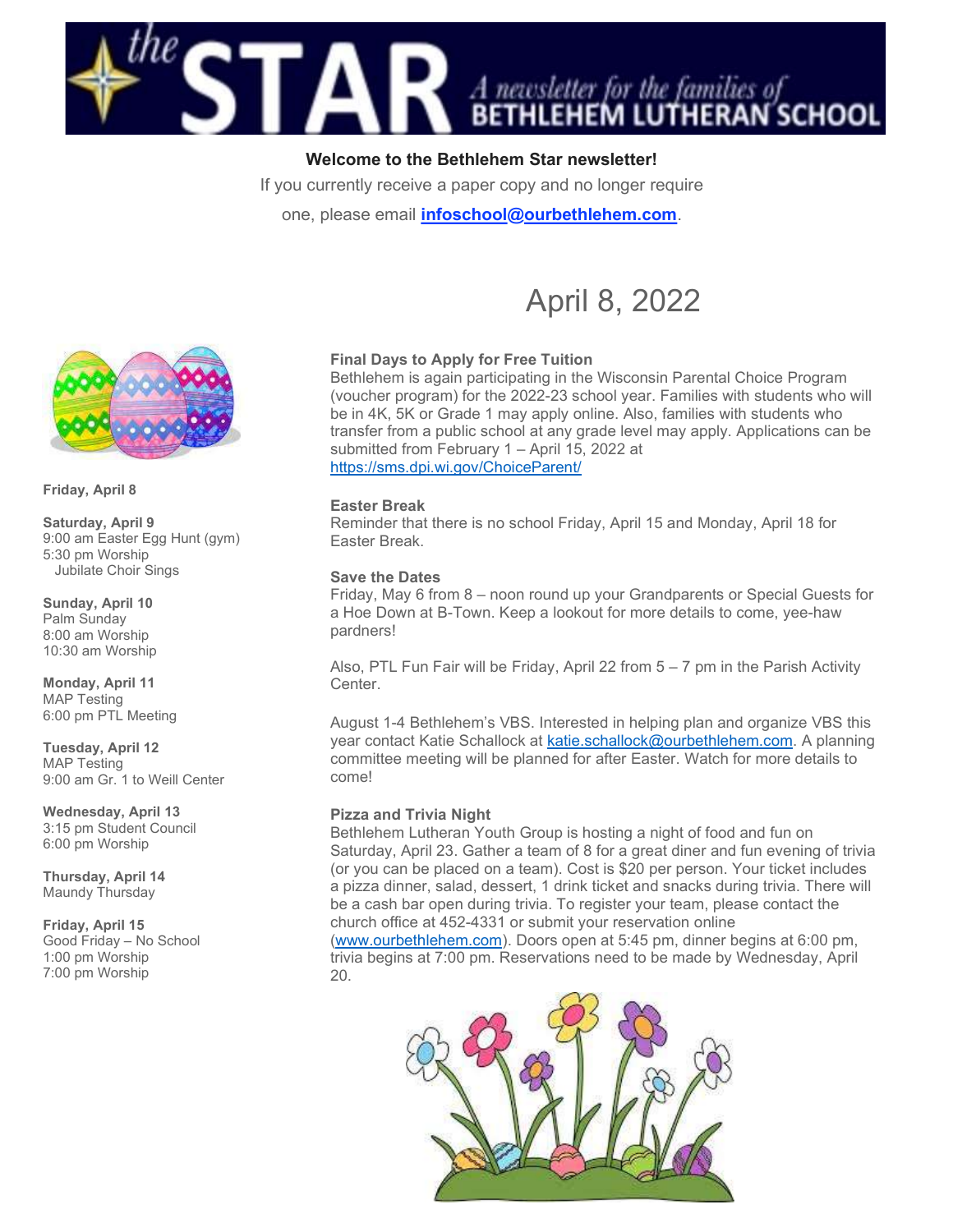

Monday, April 11 Spaghetti Bake Green Beans **Carrots** Apple Sauce **Pears** Garlic Bread

# Tuesday, April 12

Soft Shelled Chicken Taco Refried Beans Corn Fresh Pineapple Mandarin Oranges

### Wednesday, April 13

Grilled Cheese Tomato Soup Salad Mixed Fruit Apple

# Thursday, April 14

Pizza Dippers **Carrots** Salads **Oranges** Peaches

Friday, April 15 No School

# Sandwich of the Week:

Cold Turkey & Cheese

USDA is an equal opportunity provider.

# School Bus Service for 2022-23 School Year

To receive yellow school bus transportation for the 2022-23 school year please review the eligibility policy attached to last week's newsletter and if eligible complete the application. Please note that the eligibility "attendance area" for Bethlehem has changed. Applications are due no later than May 15 and should be returned directly to: Sheboygan Area School District Student Transportation, 3330 Stahl Road, Sheboygan, WI 53081

If you do not qualify for yellow bus service but wish to use city bus or their tripper routes, please contact Shoreline Metro at 920-459-3281 or www.shorelinemetro.com

# MAP Testing

Students in grades 5K – 8 will take the MAP (Measure of Academic Progress) tests for Math and Reading between April 4 and April 22. Tests like these are among the most important tools we have for evaluating individual student academic progress and our curriculum as a whole. These tests can identify strengths and weaknesses and determine which areas, if any, a student may need help in and in which areas he or she excels. Encourage your child to do their bet, take the test seriously, but not to worry about the results. For each testing day, please ensure that your child gets plenty of sleep, easts a good breakfast and wears comfortable school appropriate attire.

# Lutheran Schools Night with the Brewers

Join the South WI District of The Lutheran Church Missouri Synod for a night of family fun and fellowship. Saturday, May 21 6:10 pm the Milwaukee Brewers vs. Washington Nationals. To order your special pricing tickets complete the attached order form and return to the school office along with your check payable to Bethlehem School by Friday, April 29. Late orders will not be accepted. Tickets will be mailed to the school and you will be notified when they arrive.

The following will observe their birthday during the coming week:

Audrey Gartman Amelia Hasler Grayson Lee Luke Milatz Isaiah Niles Lincoln TenDolle Linden TenDolle Mrs. Wallner

The following member of our Bethlehem family will observe their baptism anniversary during the coming week:

Emery Markevitch Cylee Wegner Anthony Xiong

# 3 Yr., 4 Yr., and 5 Yr. Kindergarten

Do you have a child or know someone who has a child that will be at least three years old as of September 10, 2022? If you do, we have a program. If you know of a family who has a child who you think will benefit from what Bethlehem has to offer, please give the school office their name and address.